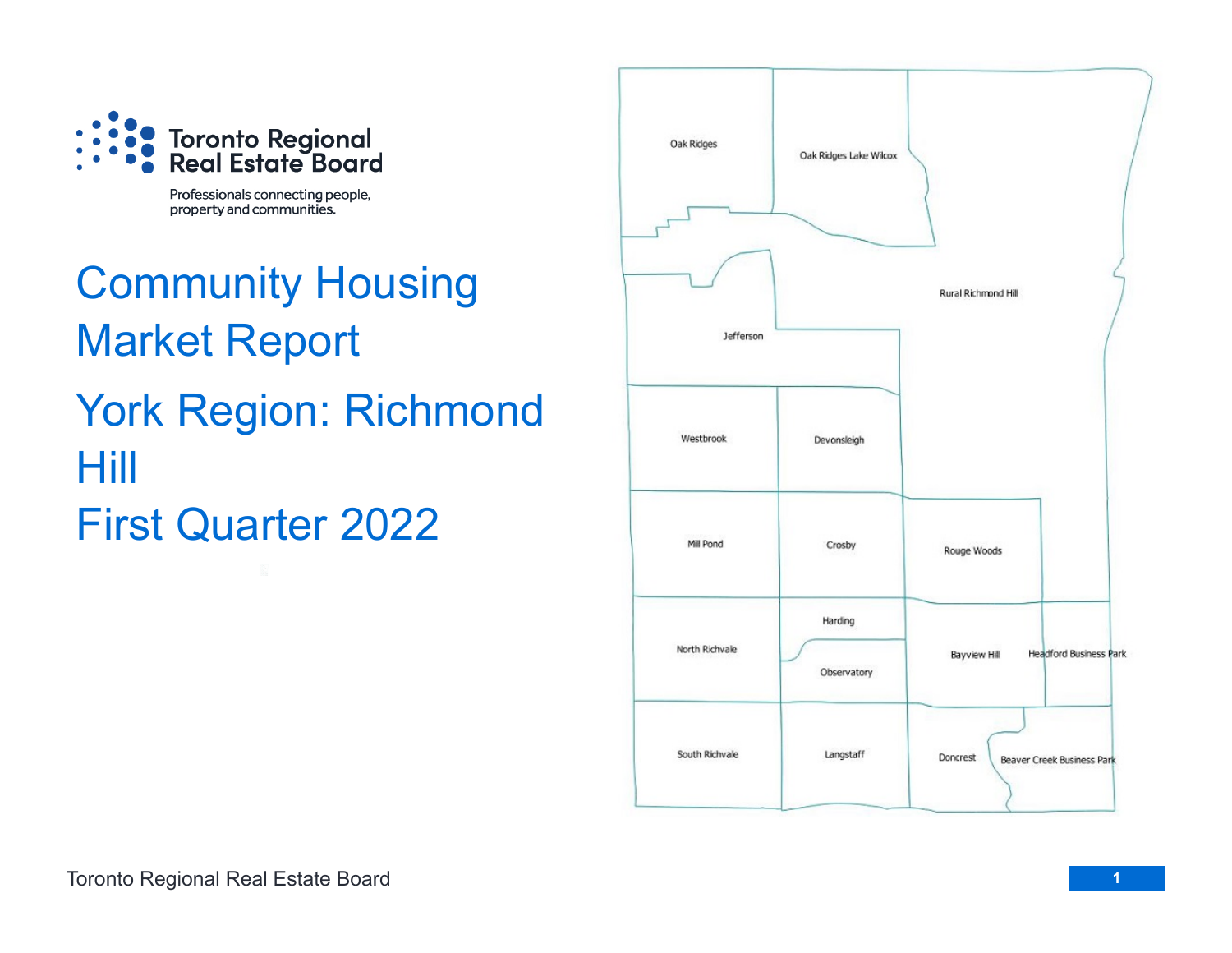# SUMMARY OF EXISTING HOME TRANSACTIONS ALL HOME TYPES, FIRST QUARTER 2022

# RICHMOND HILL COMMUNITY BREAKDOWN

| <b>Community</b>                  | <b>Sales</b> | <b>Dollar Volume</b> | <b>Average Price</b> | <b>Median Price</b> | <b>New Listings</b> | <b>Active Listings</b> | Avg. SP/LP | Avg. DOM         |
|-----------------------------------|--------------|----------------------|----------------------|---------------------|---------------------|------------------------|------------|------------------|
| <b>Bayview Hill</b>               | 23           | \$74,158,576         | \$3,224,286          | \$3,100,000         | 51                  | 17                     | 104%       | 19               |
| <b>Beaver Creek Business Park</b> | 5            | \$3,856,901          | \$771,380            | \$730,000           | 8                   | $\mathbf 0$            | 122%       | $\overline{2}$   |
| Crosby                            | 60           | \$79,720,799         | \$1,328,680          | \$1,357,000         | 104                 | 30                     | 115%       | 10               |
| Devonsleigh                       | 31           | \$45,616,388         | \$1,471,496          | \$1,671,000         | 55                  | 13                     | 115%       | 8                |
| <b>Doncrest</b>                   | 47           | \$67,103,666         | \$1,427,738          | \$1,000,000         | 82                  | 25                     | 113%       | 10               |
| Harding                           | 38           | \$46,465,331         | \$1,222,772          | \$1,083,500         | 71                  | 20                     | 112%       | 10               |
| <b>Headford Business Park</b>     | $\mathbf 0$  |                      |                      | $\sim$              | $\mathbf 0$         | $\mathbf 0$            | $\sim$     |                  |
| Jefferson                         | 64           | \$110,811,698        | \$1,731,433          | \$1,769,444         | 118                 | 26                     | 120%       | 8                |
| Langstaff                         | 125          | \$125,552,017        | \$1,004,416          | \$800,000           | 215                 | 53                     | 116%       | $\overline{7}$   |
| Mill Pond                         | 39           | \$74,306,836         | \$1,905,303          | \$1,780,000         | 86                  | 28                     | 106%       | 17               |
| North Richvale                    | 75           | \$102,702,230        | \$1,369,363          | \$1,290,000         | 97                  | 17                     | 113%       | $\boldsymbol{9}$ |
| Oak Ridges                        | 66           | \$122,548,832        | \$1,856,800          | \$1,742,500         | 184                 | 63                     | 115%       | 12               |
| Oak Ridges Lake Wilcox            | 57           | \$108,421,400        | \$1,902,130          | \$1,798,000         | 120                 | 36                     | 109%       | 10               |
| Observatory                       | 30           | \$38,470,606         | \$1,282,354          | \$867,553           | 62                  | 17                     | 107%       | 8                |
| Rouge Woods                       | 36           | \$65,512,086         | \$1,819,780          | \$1,860,000         | 72                  | 25                     | 115%       | $\boldsymbol{9}$ |
| <b>Rural Richmond Hill</b>        | 27           | \$45,731,167         | \$1,693,747          | \$1,624,990         | 45                  | 11                     | 117%       | 15               |
| South Richvale                    | 33           | \$70,850,868         | \$2,146,996          | \$2,200,000         | 67                  | 24                     | 103%       | 15               |
| Westbrook                         | 56           | \$100,813,576        | \$1,800,242          | \$1,809,500         | 105                 | 24                     | 122%       | 6                |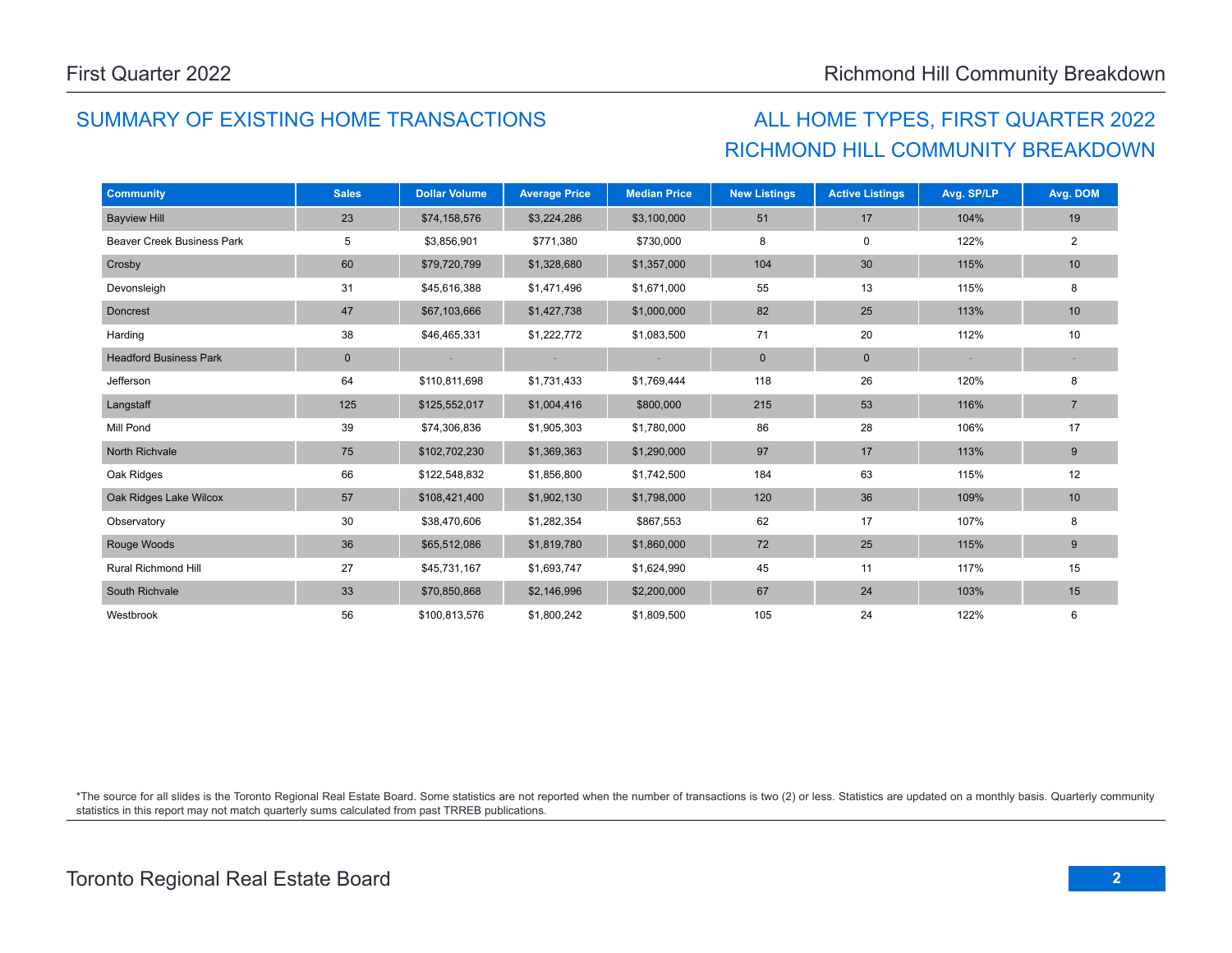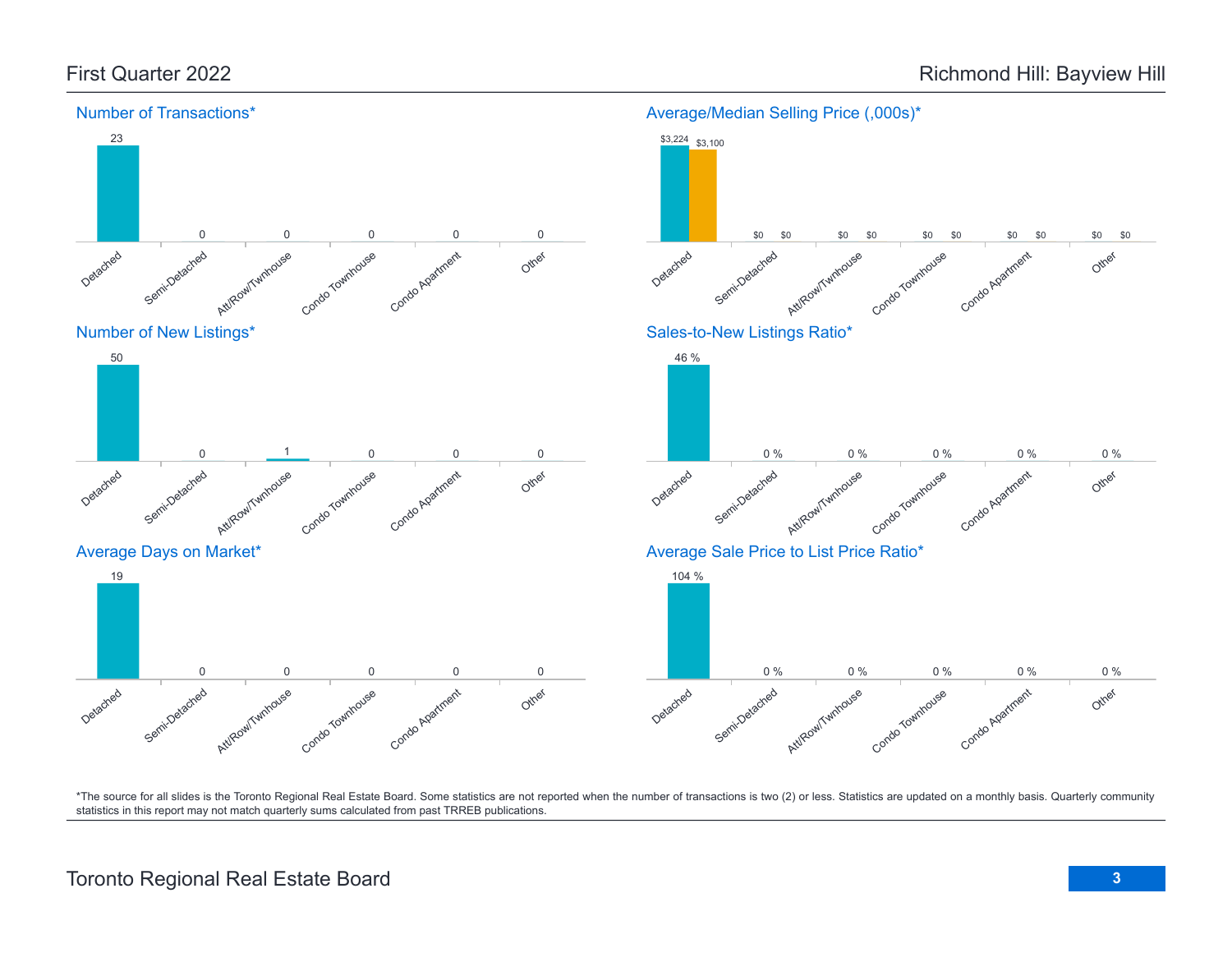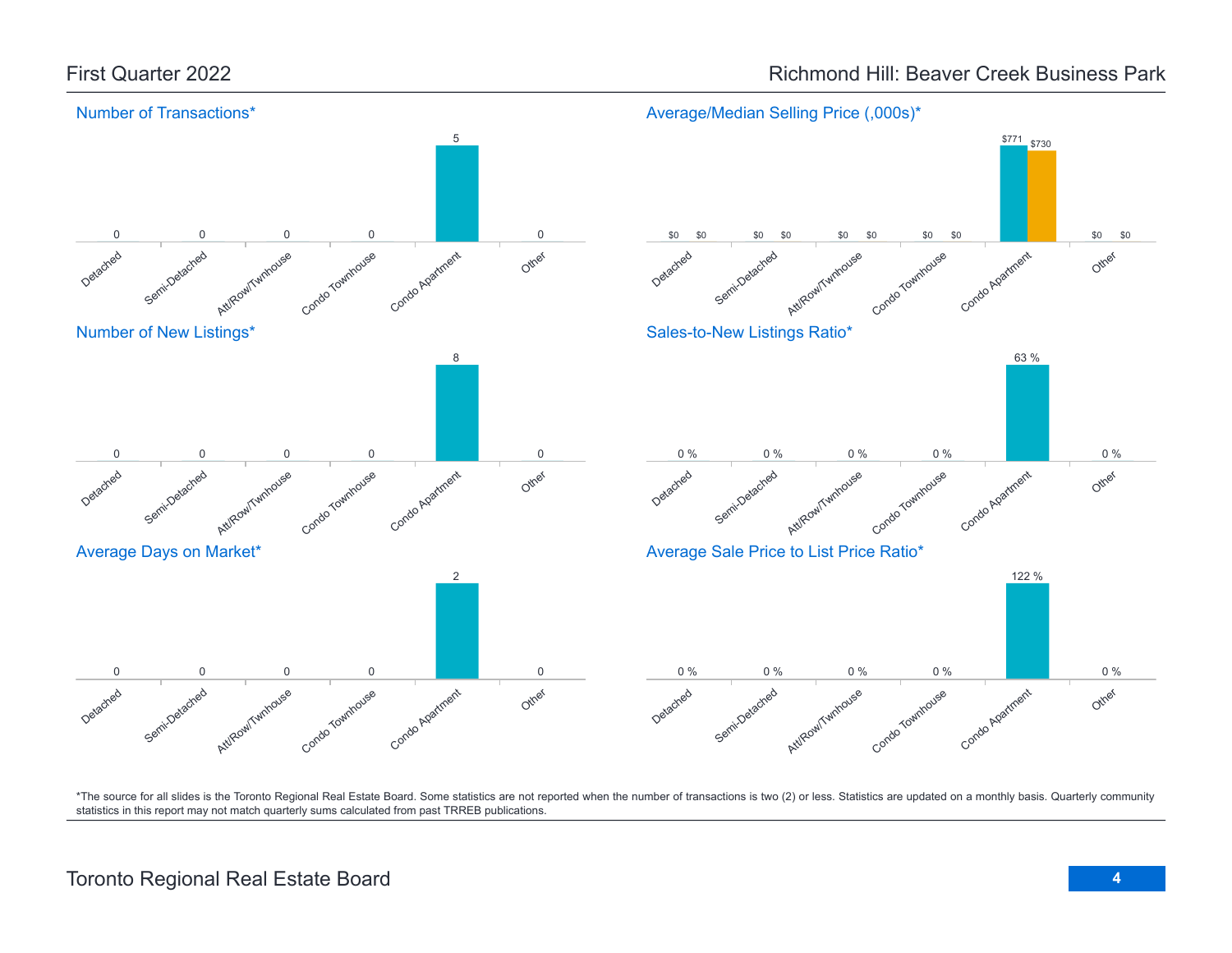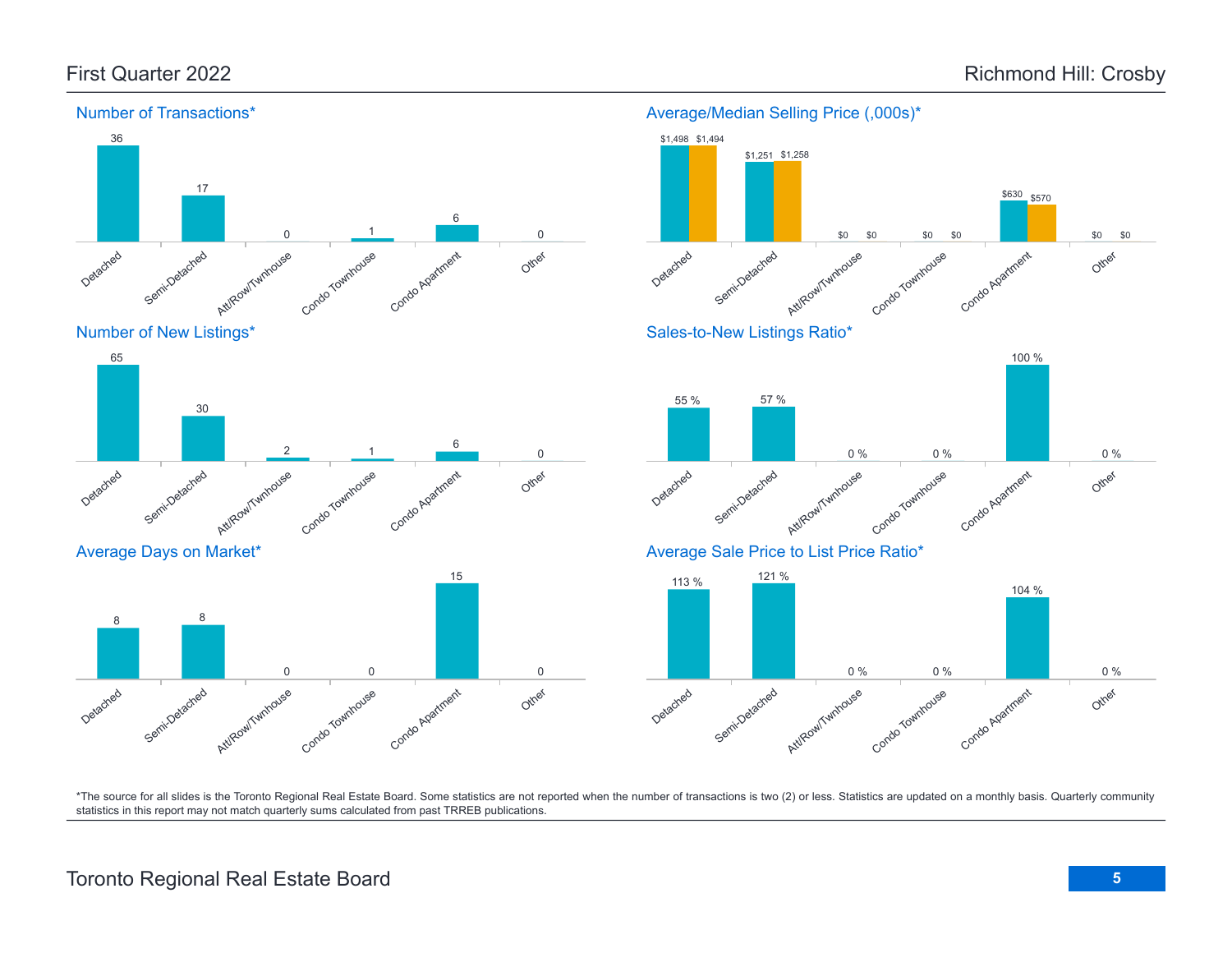

#### Detached Semi-Detached Att/Row/Twnhouse Condo Townhouse Condo Agatment Other 8 0 10 11 7 0

# \$1,902 \$1,875 \$1,413 \$1,433

Average/Median Selling Price (,000s)\*



\$919 \$910

Average Sale Price to List Price Ratio\*

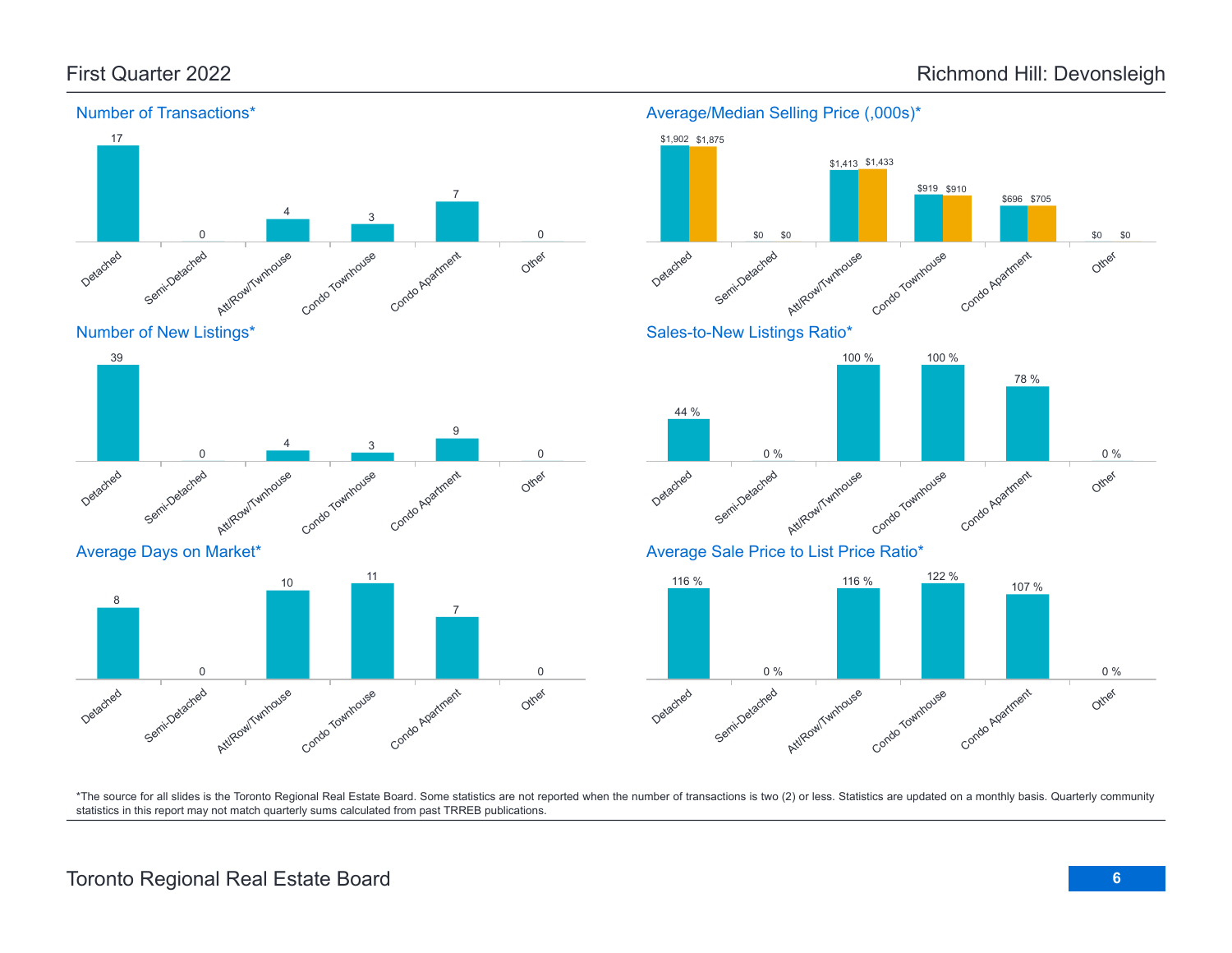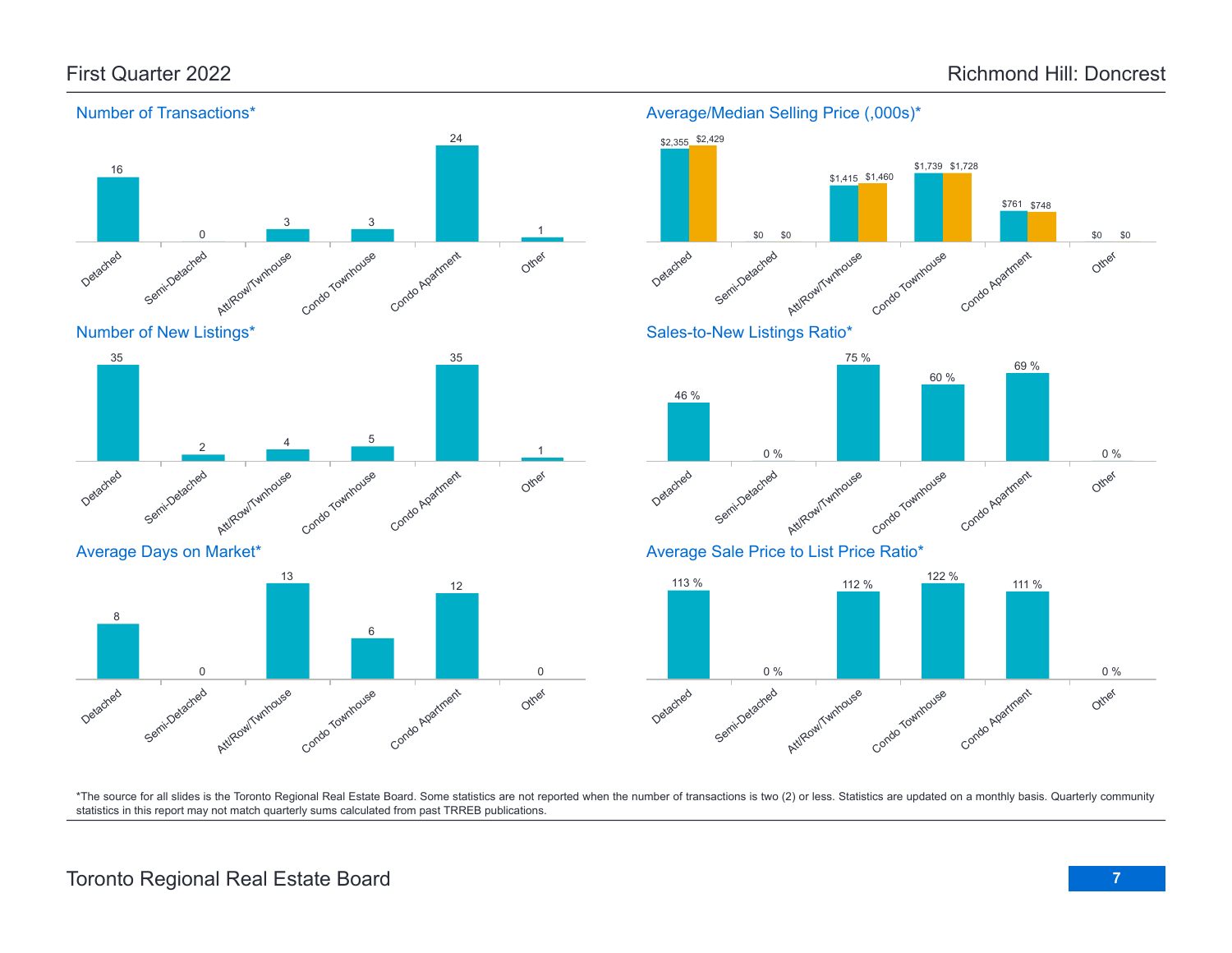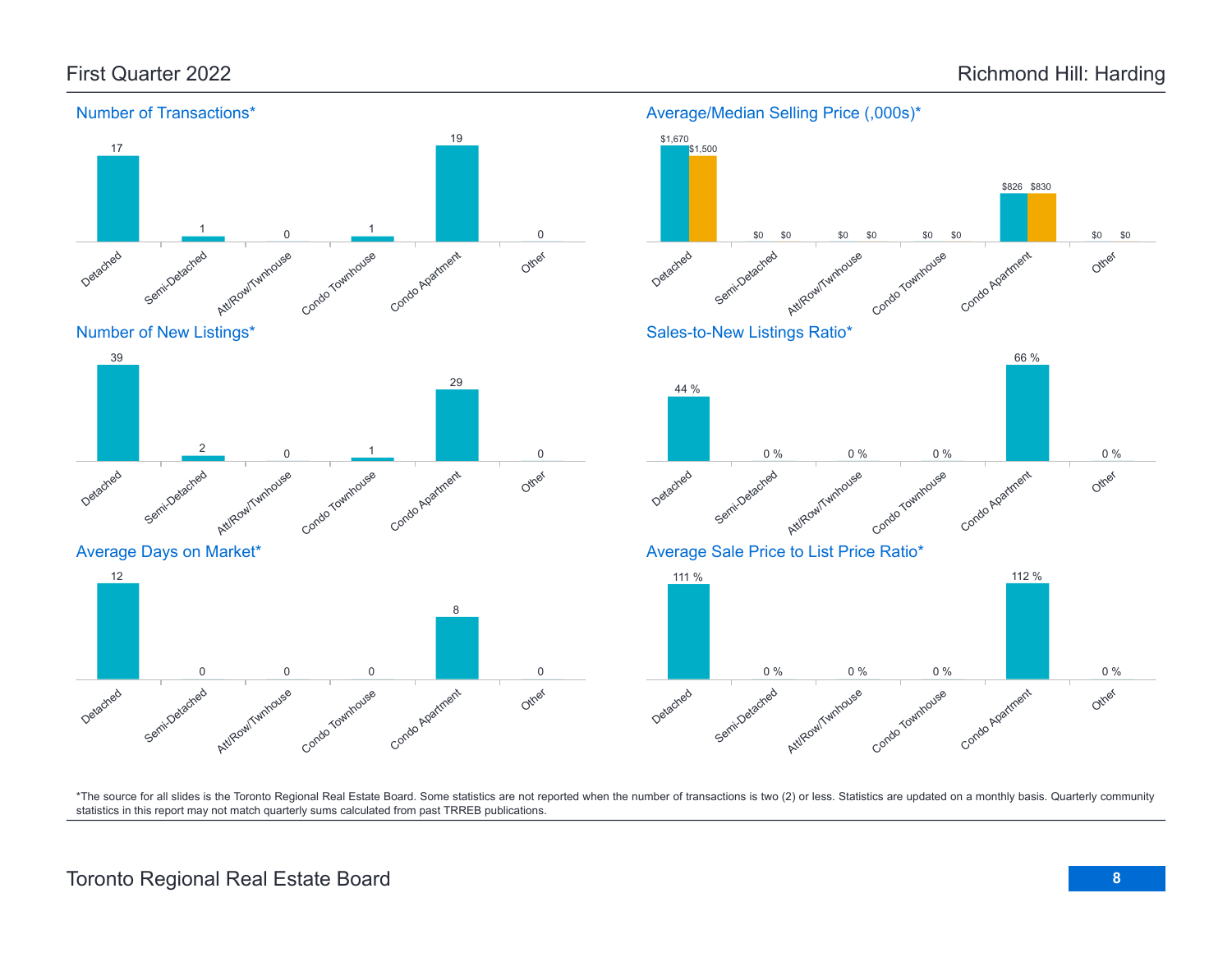#### Number of Transactions\*

Average/Median Selling Price (,000s)\*

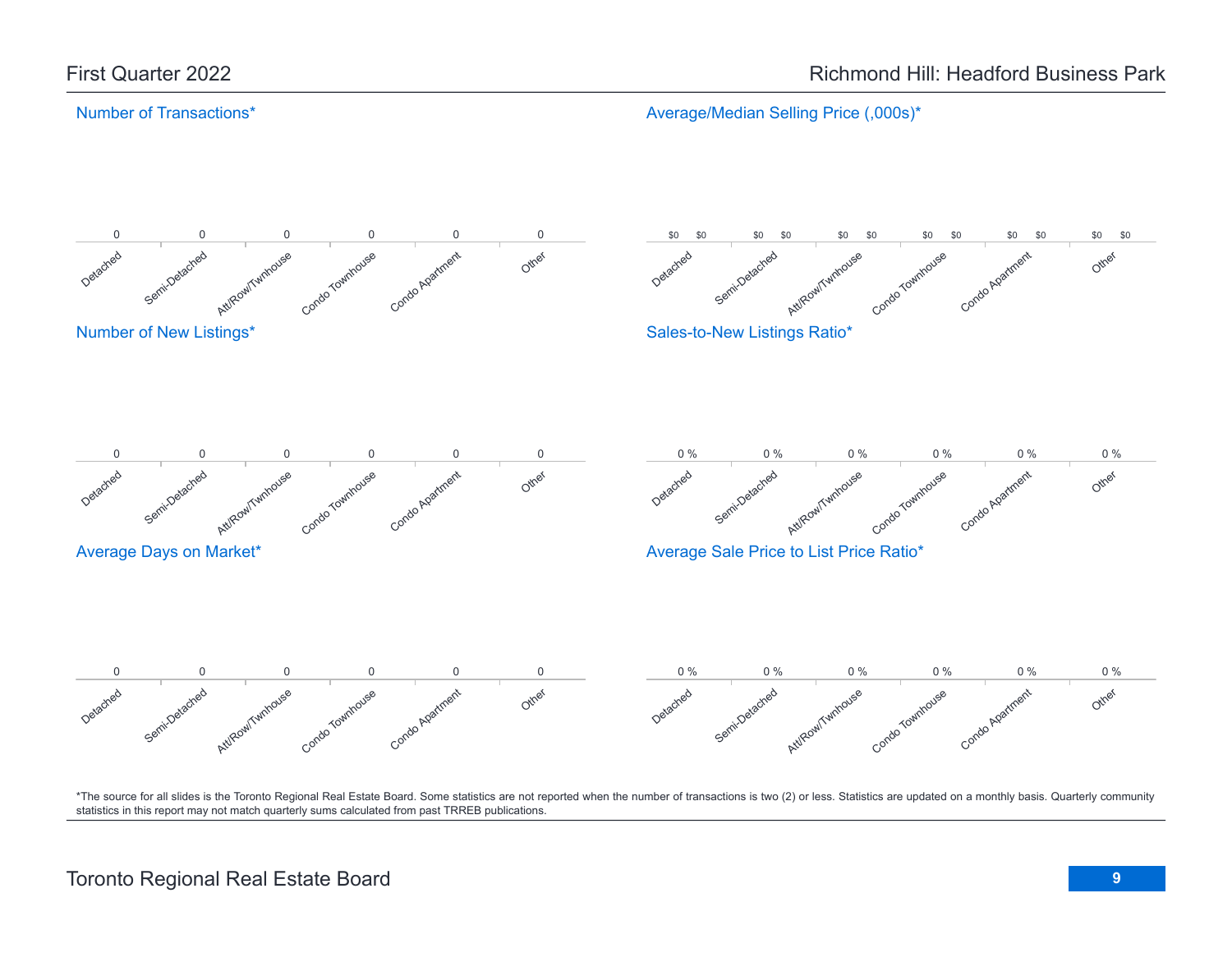



Average Days on Market\*





Average/Median Selling Price (,000s)\*

\$2,094 \$2,000

\*The source for all slides is the Toronto Regional Real Estate Board. Some statistics are not reported when the number of transactions is two (2) or less. Statistics are updated on a monthly basis. Quarterly community statistics in this report may not match quarterly sums calculated from past TRREB publications.

# Toronto Regional Real Estate Board **10**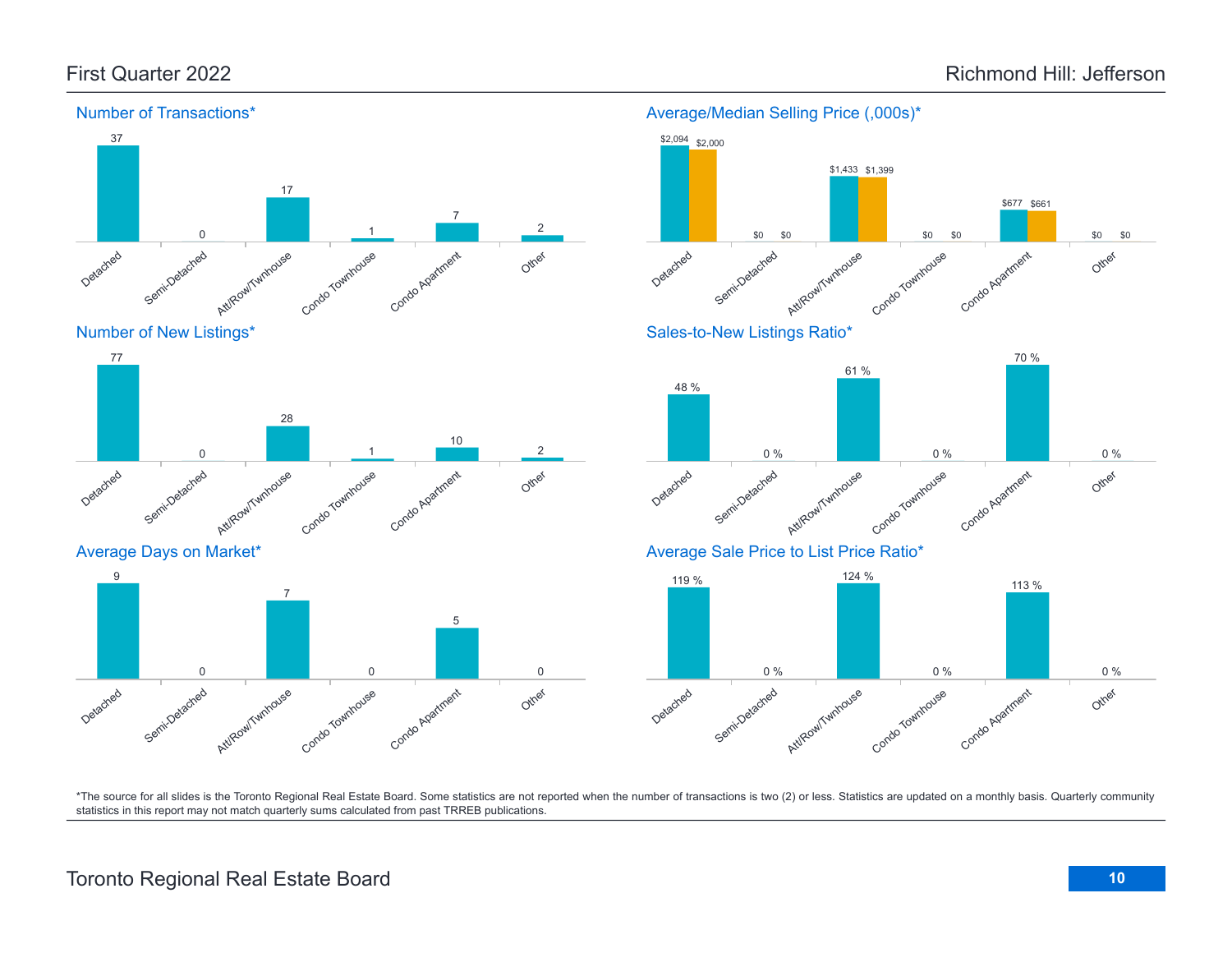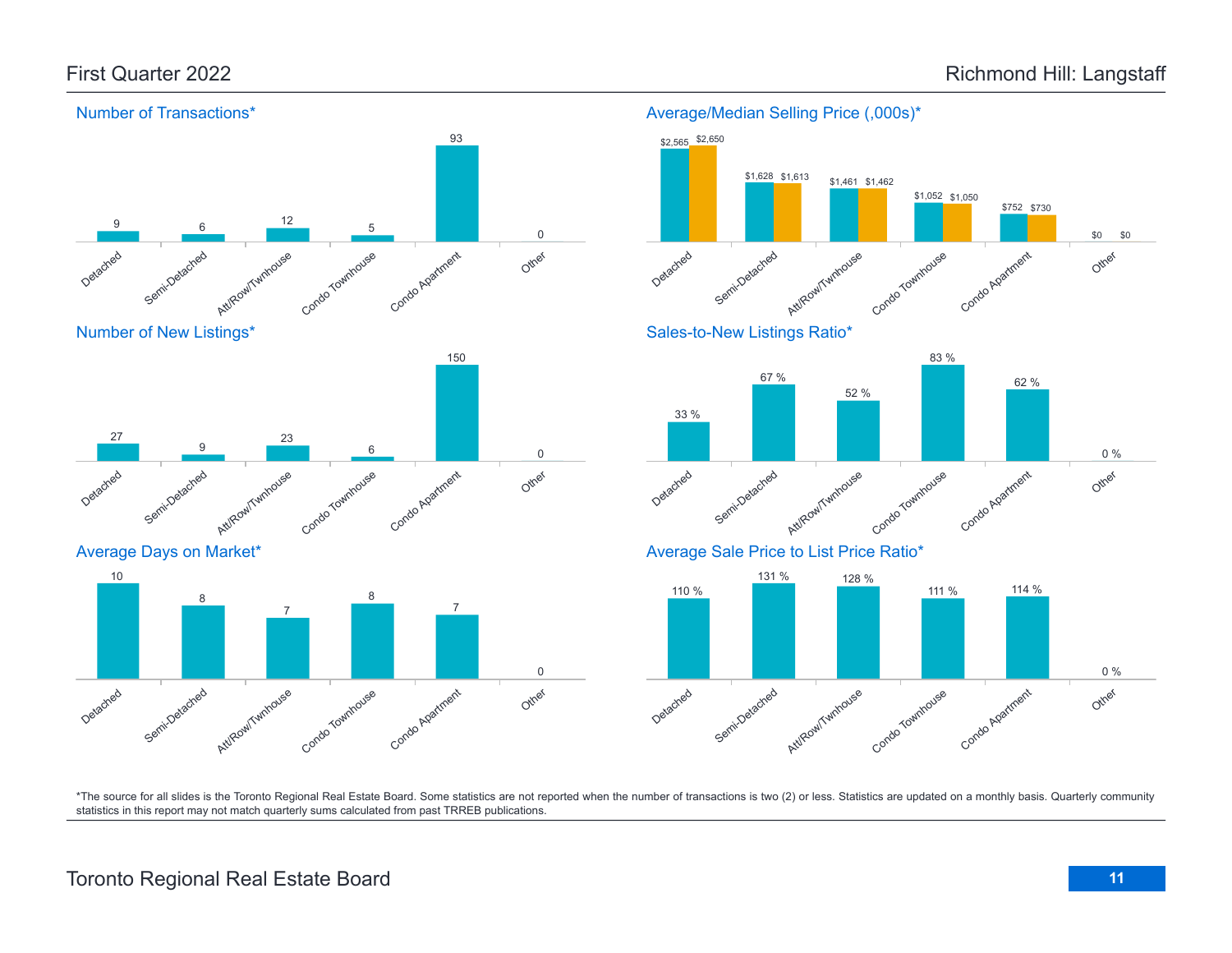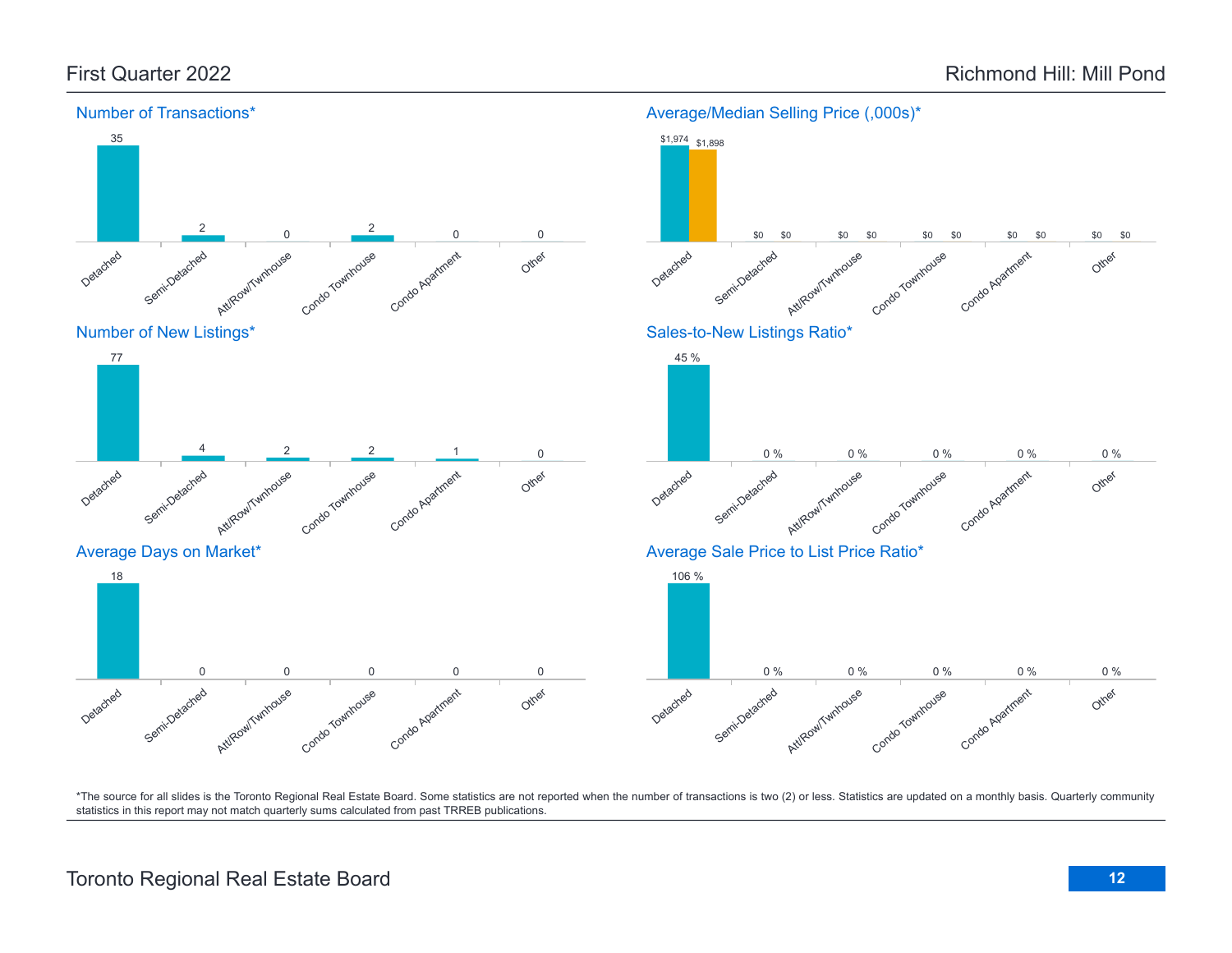\$790 \$773

90 %

Other

Other

Other

0 %

0 %

\$0

\$0

Condo Apartment

Condo Agatment

<sup>118</sup> % <sup>109</sup> %

Condo Agatment

\$1,074 \$1,150

113 %



#### Number of Transactions\*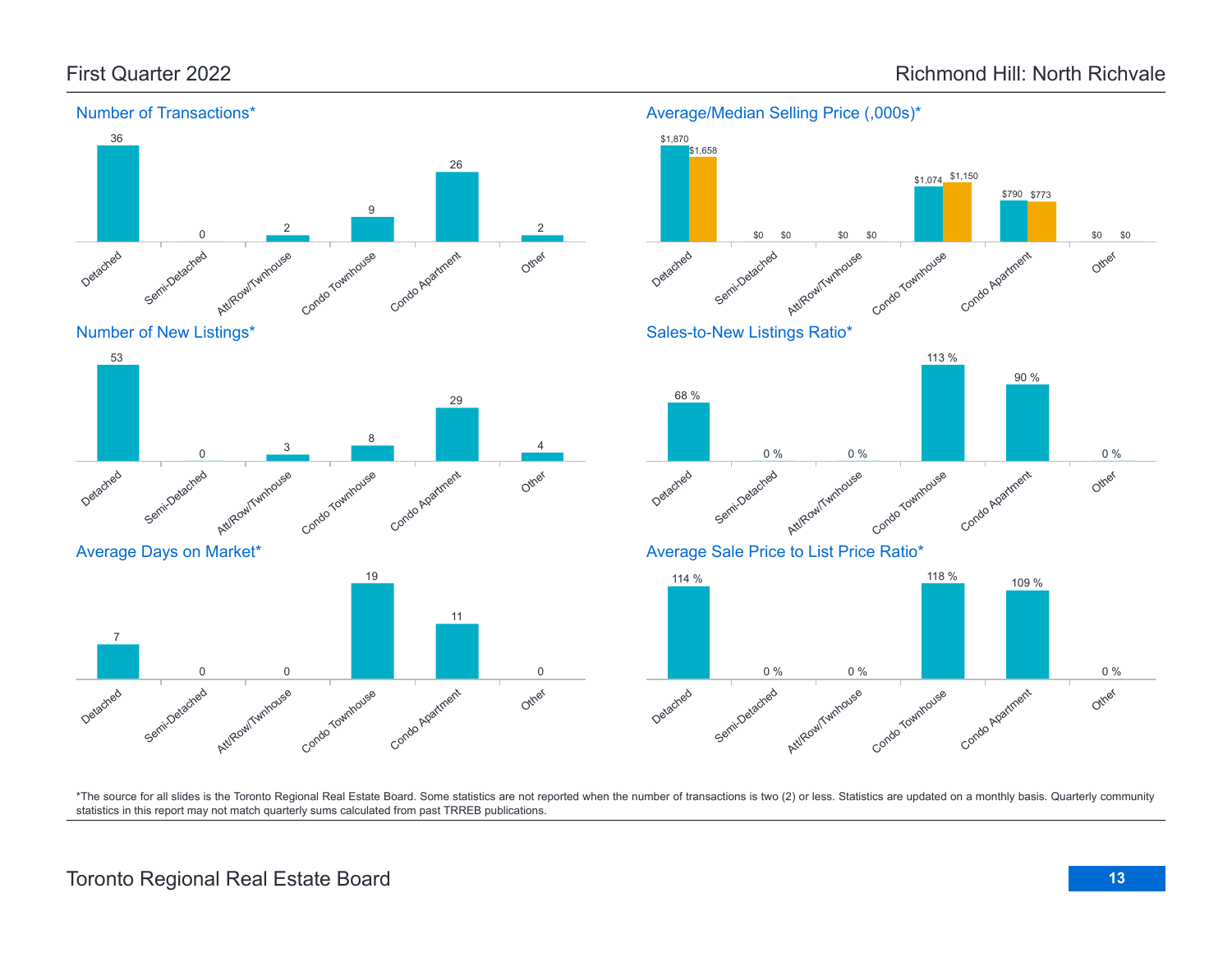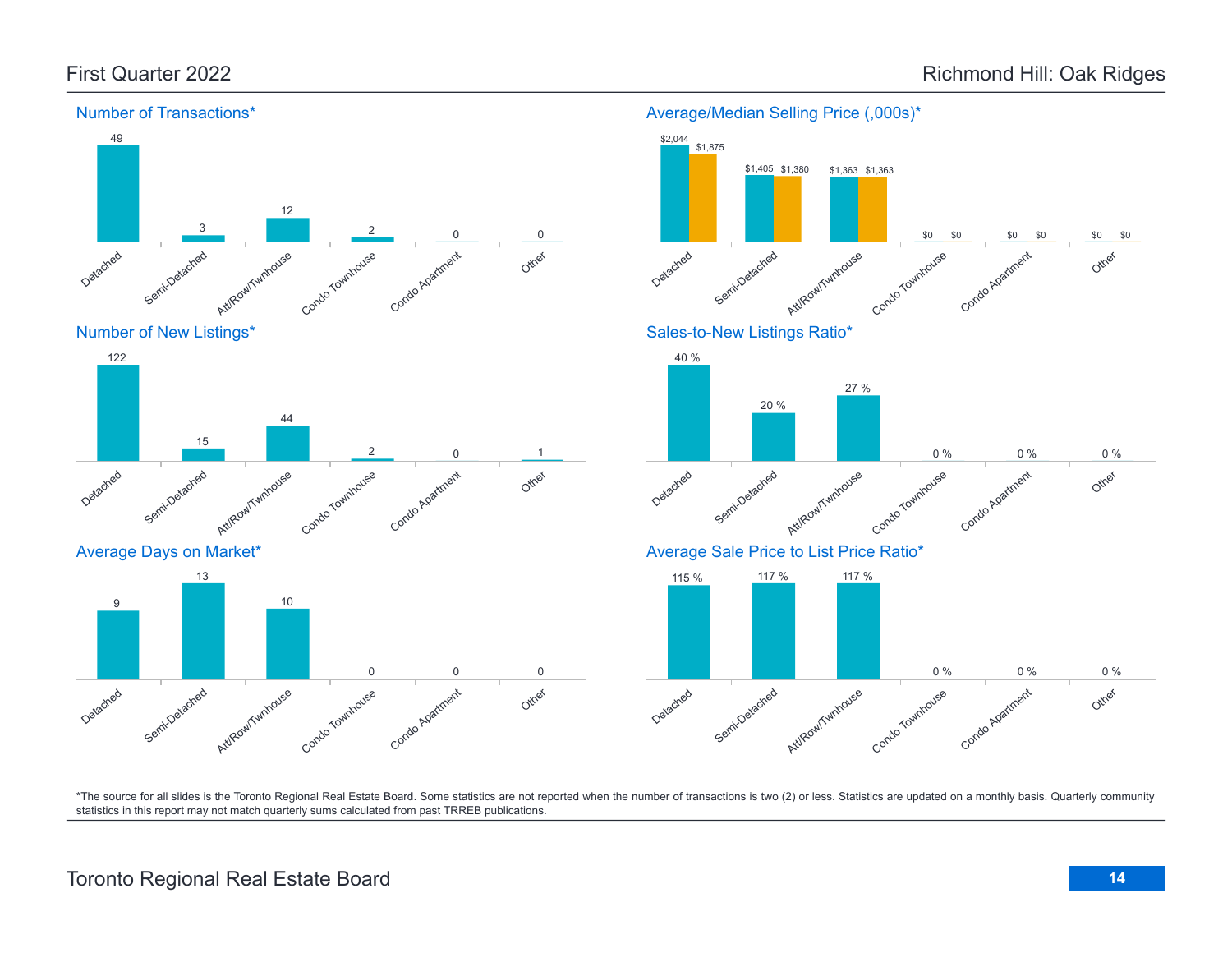

### First Quarter 2022 **Accord 2022 Richmond Hill: Oak Ridges Lake Wilcox**

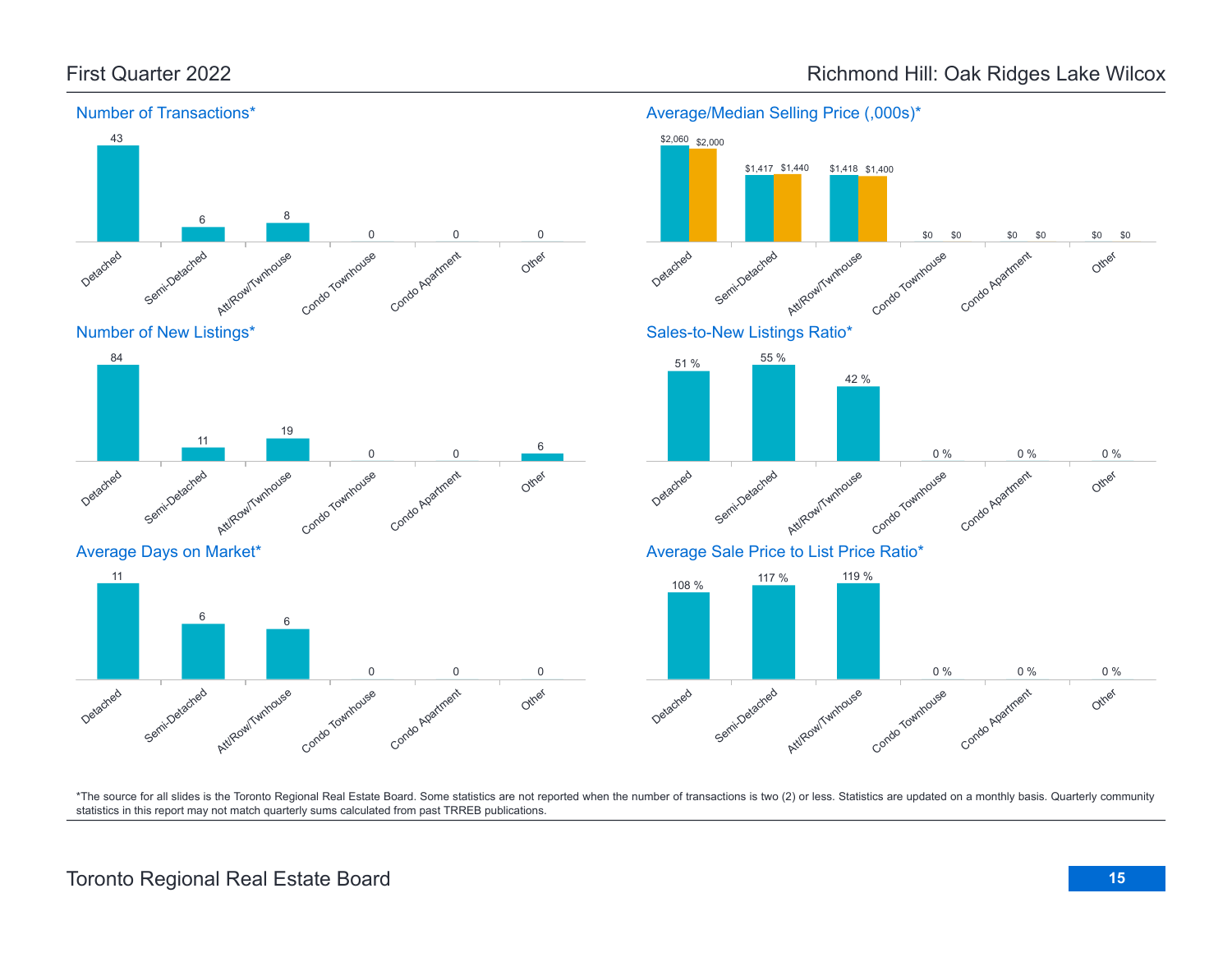

## Toronto Regional Real Estate Board **16**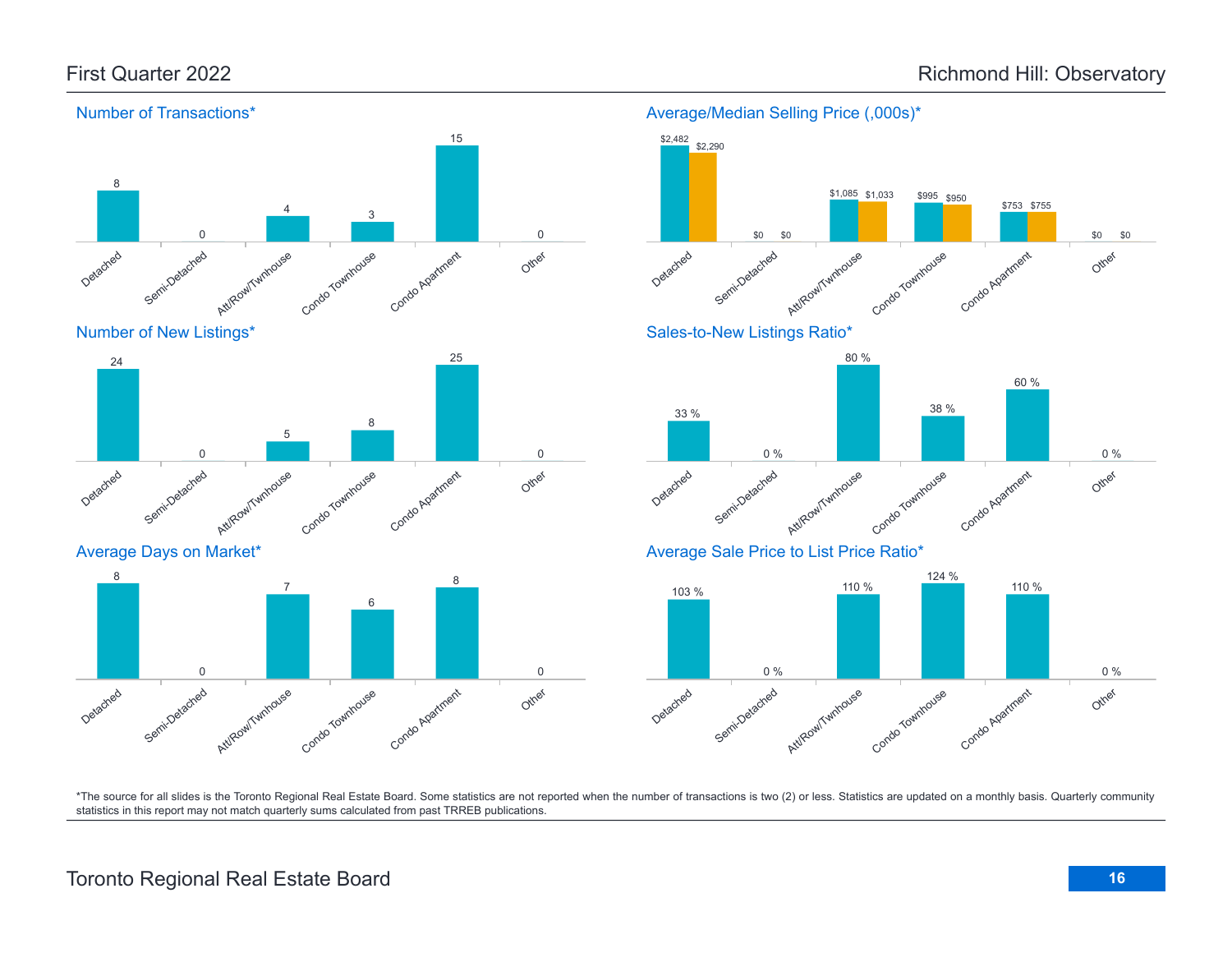

#### Number of Transactions\*









Average/Median Selling Price (,000s)\*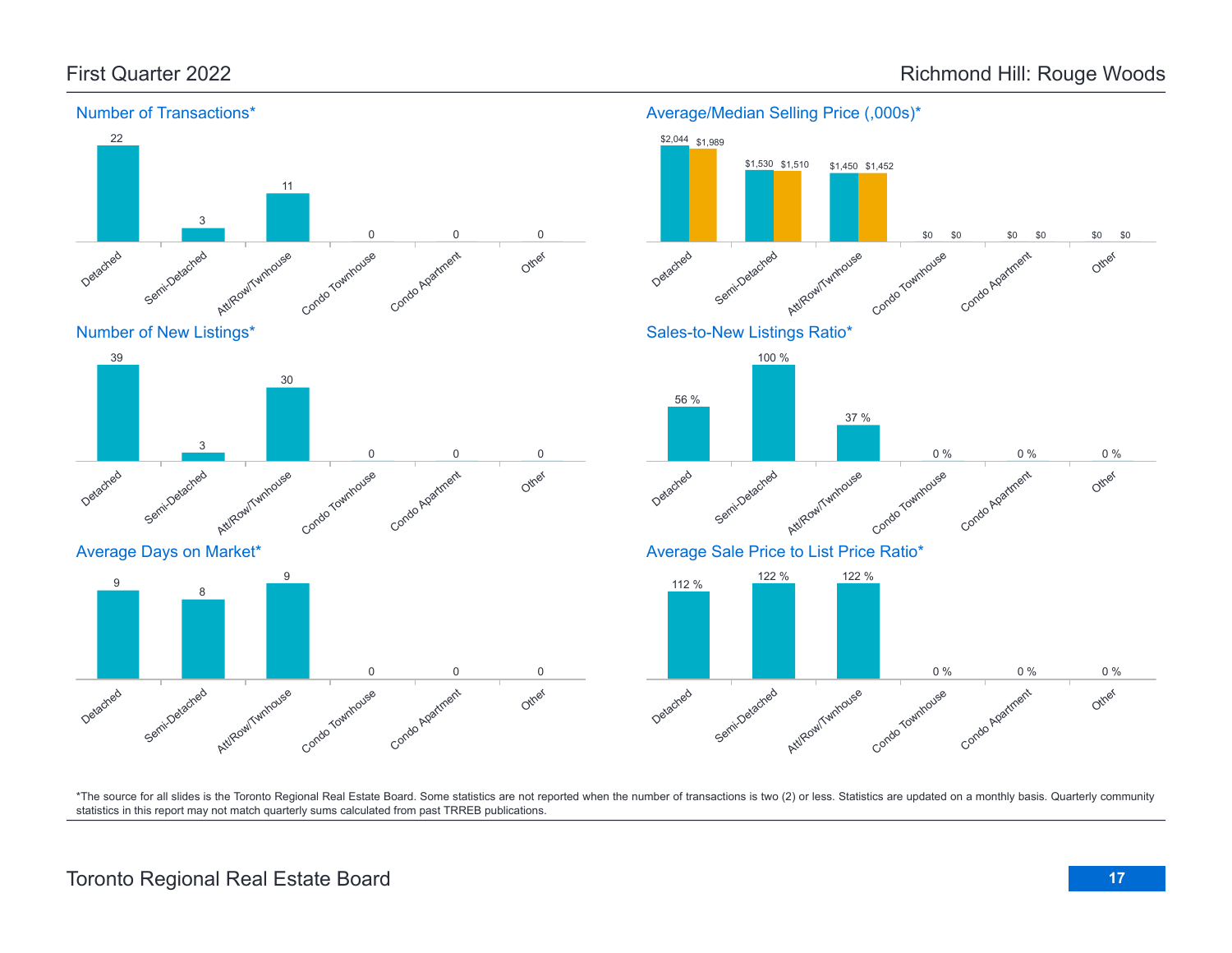

Average/Median Selling Price (,000s)\*

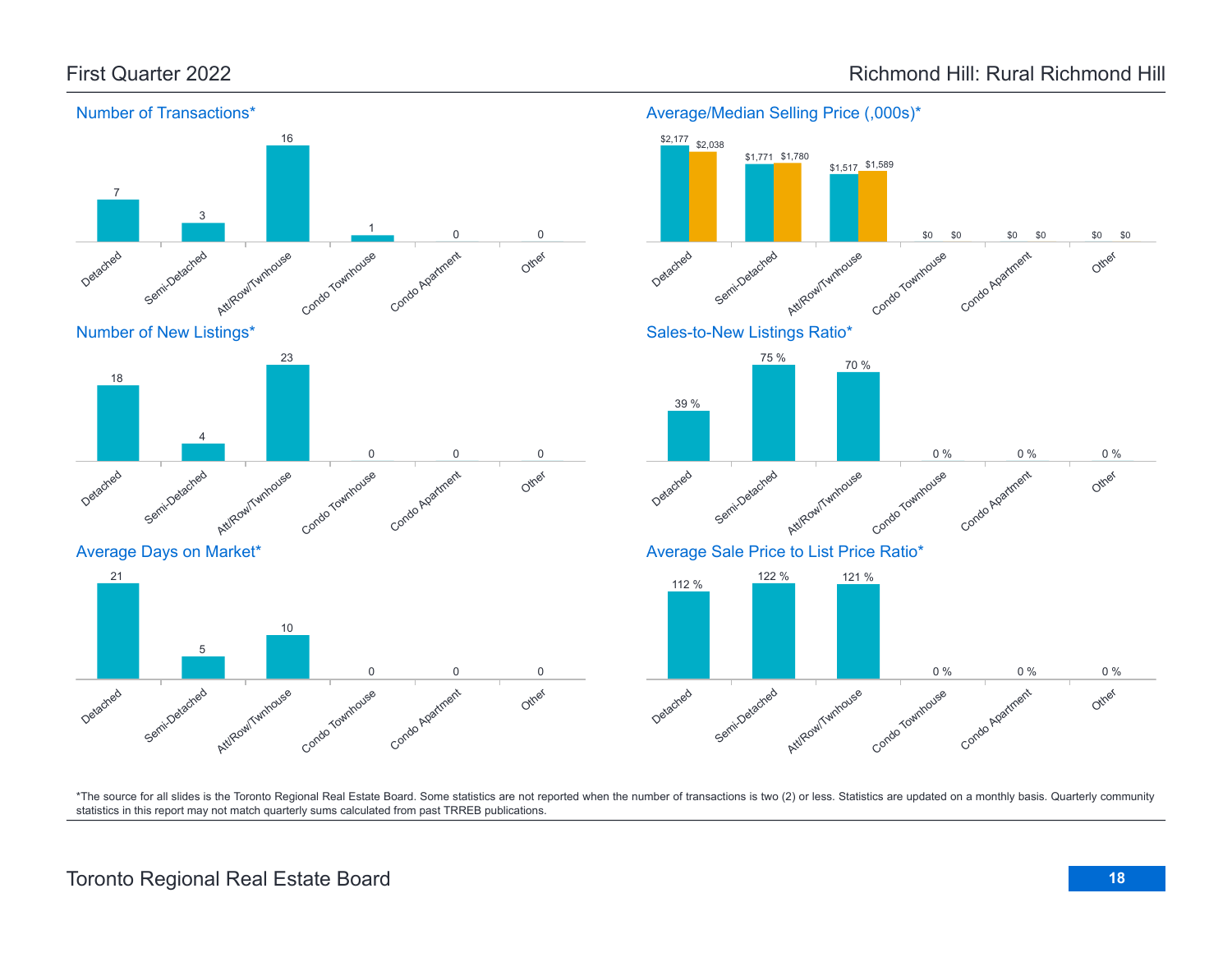